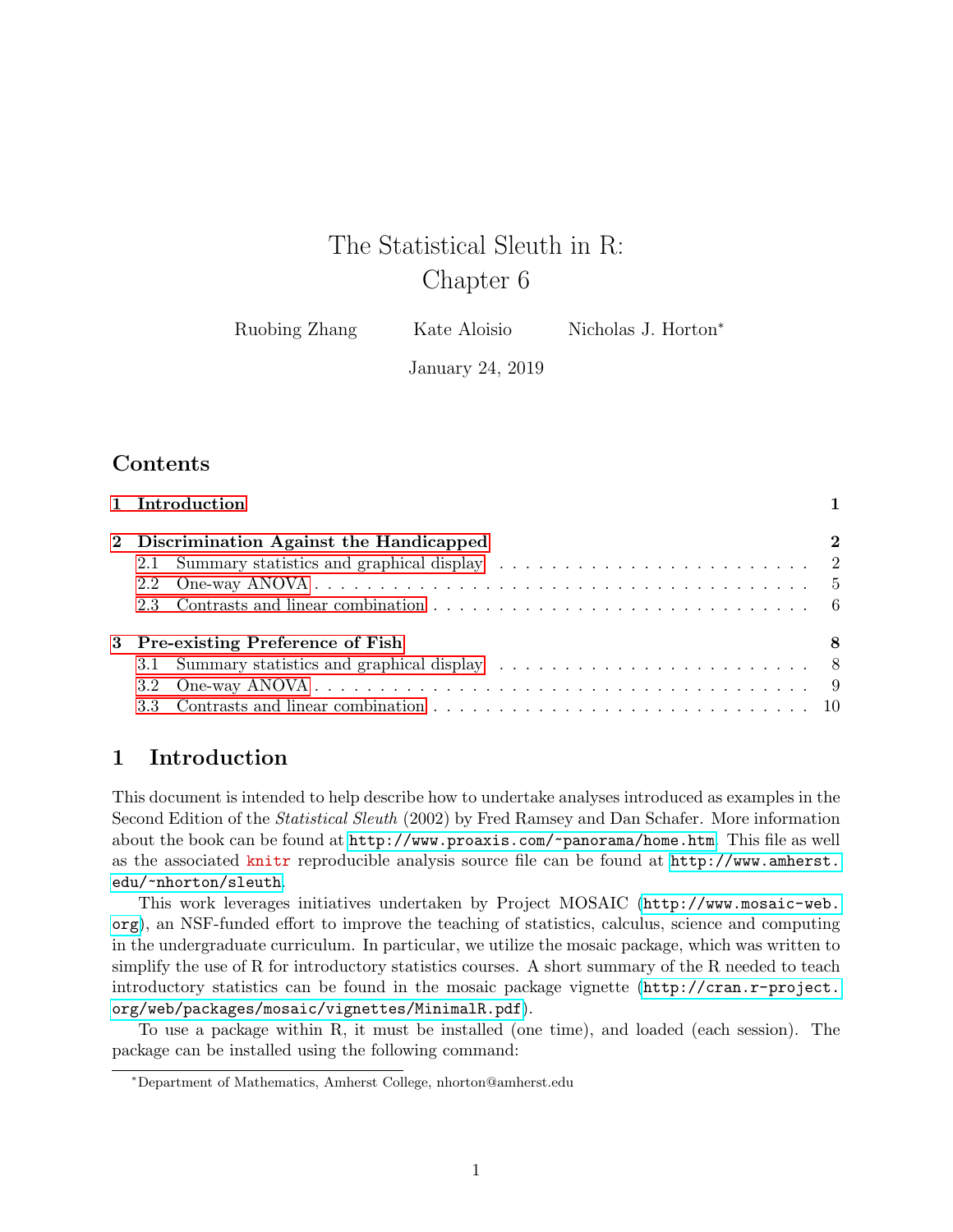### 2 DISCRIMINATION AGAINST THE HANDICAPPED 2

```
> install.packages('mosaic') # note the quotation marks
```
Once this is installed, it can be loaded by running the command:

> require(mosaic)

This needs to be done once per session.

In addition the data files for the *Sleuth* case studies can be accessed by installing the **Sleuth2** package.

```
> install.packages('Sleuth2') # note the quotation marks
```
> require(Sleuth2)

We also set some options to improve legibility of graphs and output.

```
> trellis.par.set(theme=col.mosaic()) # get a better color scheme for lattice
> options(digits=3)
```
The specific goal of this document is to demonstrate how to calculate the quantities described in Chapter 6: Linear Combinations and Multiple Comparisons of Means using R.

# <span id="page-1-0"></span>2 Discrimination Against the Handicapped

Do equivalent candidates with the same qualifications but different disabilities get treated differentially? This is the question addressed in case study 6.1 in the *Sleuth*.

#### <span id="page-1-1"></span>2.1 Summary statistics and graphical display

We begin by reading the data and summarizing the variables.

```
> case0601$Handicap = relevel(case0601$Handicap, ref="Amputee")
> summary(case0601)
    Score Handicap
Min. :1.40 Amputee :14
1st Qu.:3.70 None : 14
Median :5.05 Crutches :14
Mean :4.93 Hearing :14
3rd Qu.:6.10 Wheelchair:14
Max. : 8.50
> favstats(Score ~ Handicap, data=case0601)
```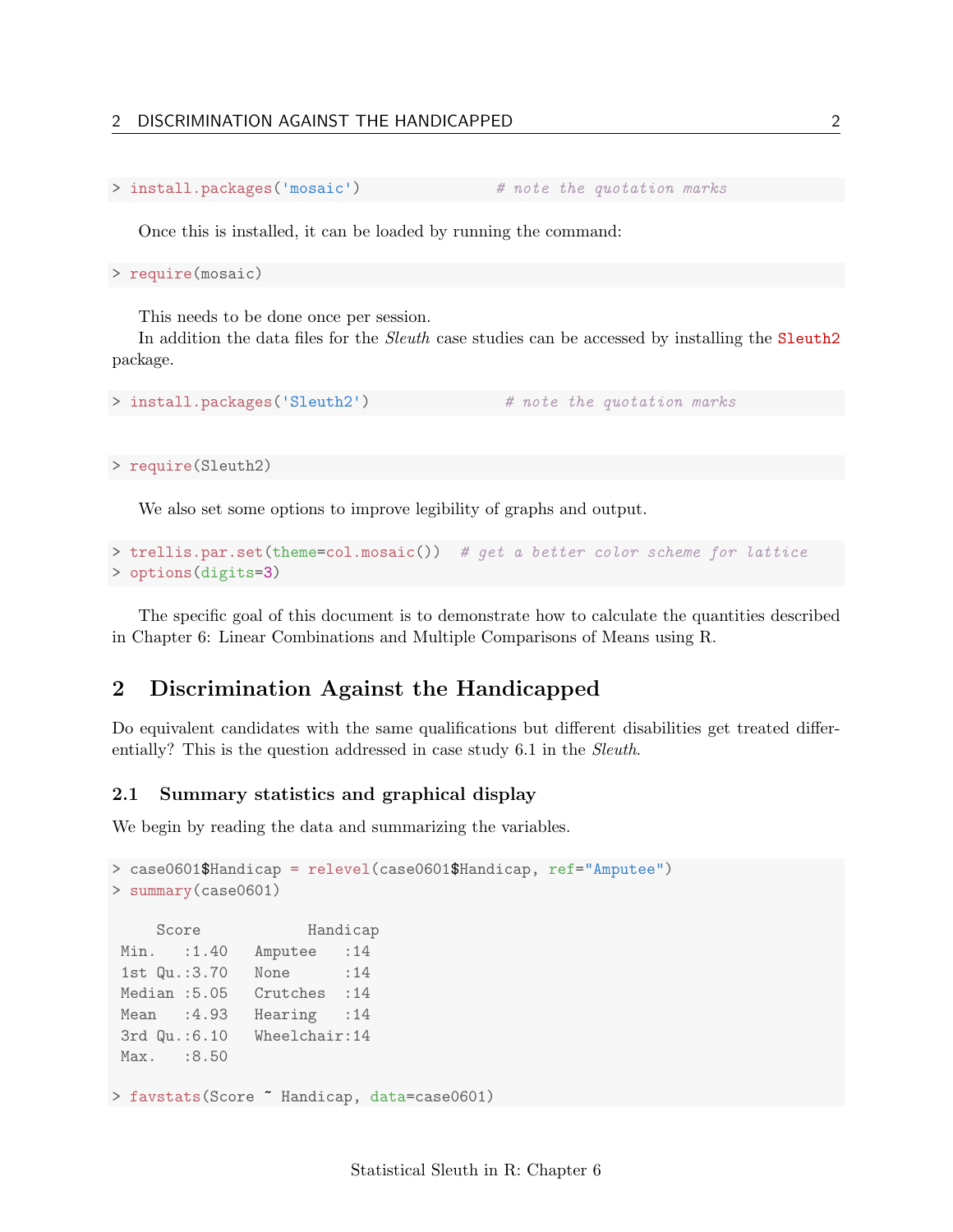|              | Handicap min Q1 median Q3 max mean sd n missing |  |                                                      |  |                            |  |          |
|--------------|-------------------------------------------------|--|------------------------------------------------------|--|----------------------------|--|----------|
| $\mathbf{1}$ | Amputee 1.9 3.30 4.30 5.73 7.2 4.43 1.59 14     |  |                                                      |  |                            |  | $\Omega$ |
|              | $\mathbf{2}$                                    |  | None 1.9 3.72   5.00   6.05   7.8   4.90   1.79   14 |  |                            |  | $\Omega$ |
|              | 3 Crutches 3.7 4.50                             |  |                                                      |  | 6.10 7.15 8.5 5.92 1.48 14 |  | $\Omega$ |
|              | 4 Hearing 1.4 3.03                              |  |                                                      |  | 4.05 5.30 6.5 4.05 1.53 14 |  | $\Omega$ |
|              | 5 Wheelchair 1.7 4.72                           |  | 5.70 6.35 7.6 5.34 1.75 14                           |  |                            |  | $\Omega$ |

A total of 70 undergraduate students from a U.S. university were randomly assigned to view the tapes, 14 to each tape. The five kinds of tapes are: None, Amputee, Crutches, Hearing and Wheelchair. After reviewing the tape, each subject rated the qualifications of the application on  $0-10$  scale. Among the five handicap conditions, the *Crutches* group gave the highest mean score, while the *Hearing* group gave the lowest mean score. This is summarized on page 150 and in Display 6.1 of the Sleuth.

```
> with(subset(case0601, Handicap=="None"), stem(Score, scale=2))
 The decimal point is at the |
  1 | 9
 2 | 5
 3 | 06
 4 | 129
 5 | 149
  6 | 17
 7 | 48
> with(subset(case0601, Handicap=="Amputee"), stem(Score, scale=2))
 The decimal point is at the |
  1 | 9
  2 | 56
 3 | 268
 4 | 06
  5 | 3589
  6 | 1
 7 | 2
> with(subset(case0601, Handicap=="Crutches"), stem(Score, scale=1))
 The decimal point is at the |
 3 | 7
```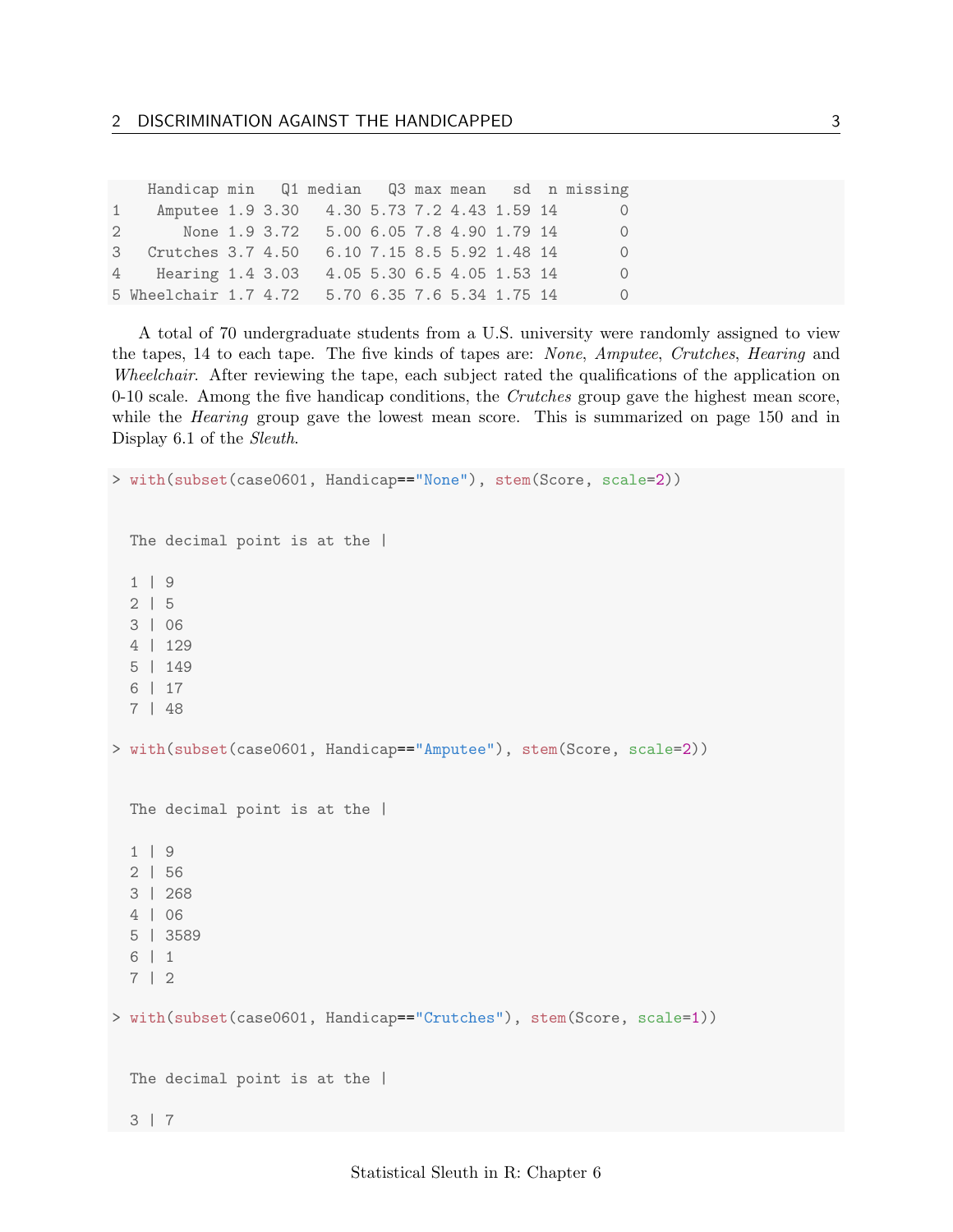```
4 | 033
 5 | 18
 6 | 0234
 7 | 445
 8 | 5
> with(subset(case0601, Handicap=="Hearing"), stem(Score, scale=2))
 The decimal point is at the |1 | 4
 2 | 149
 3 | 479
 4 | 237
 5 | 589
 6 | 5
> with(subset(case0601, Handicap=="Wheelchair"), stem(Score, scale=2))
 The decimal point is at the |1 | 7
 2 | 8
 3 | 5
 4 | 78
 5 | 03
 6 | 1124
 7 | 246
```
> bwplot(Handicap ~ Score, data=case0601)

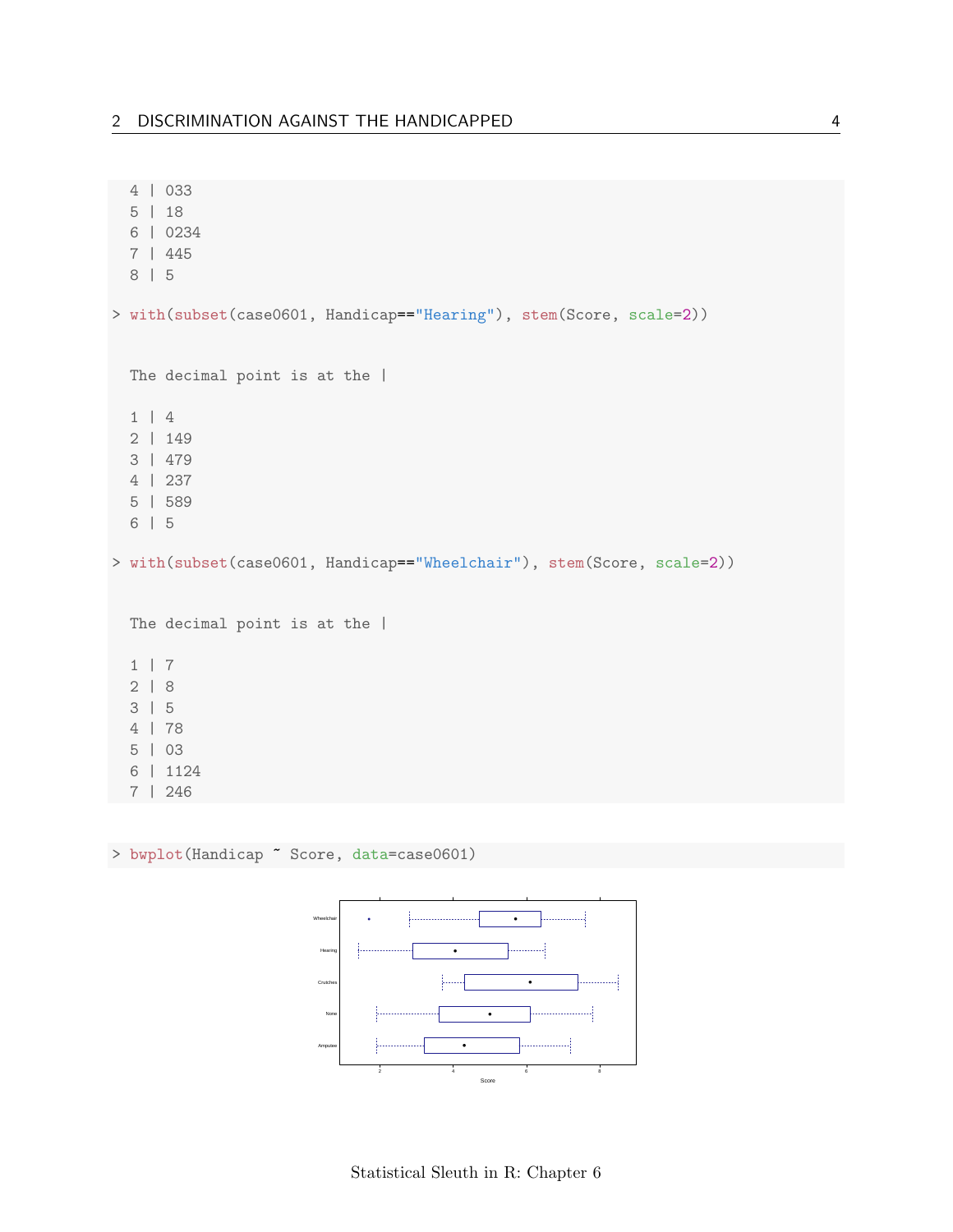

> densityplot(~ Score, groups=Handicap, auto.key=TRUE, data=case0601)

The stem plots show the applicant qualification scores given by objectives. The boxplots and the density plots show that all the distributions are approximately normally distributed.

## <span id="page-4-0"></span>2.2 One-way ANOVA

First we fit the one way analysis of variance (ANOVA) model, using all of the groups. This corresponds to the interpretations on page 151.

```
> anova(lm(Score ~ Handicap, data=case0601))
Analysis of Variance Table
Response: Score
         Df Sum Sq Mean Sq F value Pr(>F)
Handicap 4 30.5 7.63 2.86 0.03
Residuals 65 173.3 2.67
```
The p-value of  $p = 0.03$  provides some evidence that subjects rate qualifications differently according to handicap status.

By default, the use of the linear model (regression) function displays the pairwise differences between the first group and each of the other groups. Note that the overall test of the model is the same.

> summary(lm(Score ~ Handicap, data=case0601)) Call:  $lm(formula = Score$   $Methi$ Residuals: Min 1Q Median 3Q Max -3.643 -1.209 0.114 1.329 2.900 Coefficients: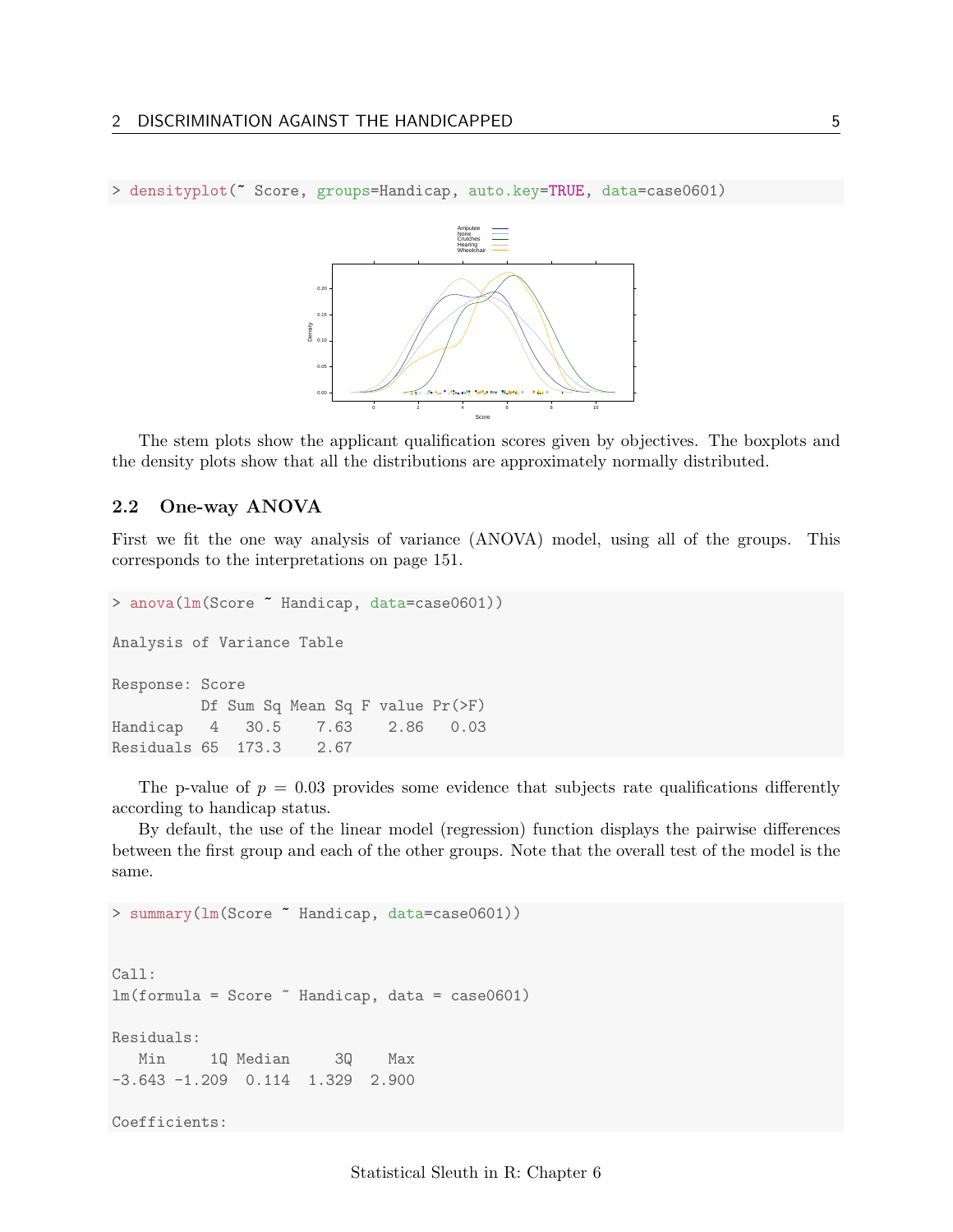|                                                        |          |  |       |         | Estimate Std. Error t value $Pr(>\vert t \vert)$ |  |  |
|--------------------------------------------------------|----------|--|-------|---------|--------------------------------------------------|--|--|
| (Intercept)                                            | 4.429    |  | 0.436 | 10.15   | $5e-15$                                          |  |  |
| HandicapNone                                           | 0.471    |  | 0.617 | 0.76    | 0.448                                            |  |  |
| HandicapCrutches                                       | 1.493    |  | 0.617 | 2.42    | 0.018                                            |  |  |
| HandicapHearing                                        | $-0.379$ |  | 0.617 | $-0.61$ | 0.542                                            |  |  |
| HandicapWheelchair                                     | 0.914    |  | 0.617 | 1.48    | 0.143                                            |  |  |
|                                                        |          |  |       |         |                                                  |  |  |
| Residual standard error: 1.63 on 65 degrees of freedom |          |  |       |         |                                                  |  |  |
| Multiple R-squared: 0.15, Adjusted R-squared: 0.0974   |          |  |       |         |                                                  |  |  |
| F-statistic: 2.86 on 4 and 65 DF, p-value: 0.0301      |          |  |       |         |                                                  |  |  |

The reference group here is Amputee, followed by None, Crutches, Hearing and Wheelchair. Another way of viewing these results is through a model table, which displays the differences between the grand mean and the group means.

```
> model.tables(aov(Score ~ Handicap, data=case0601))
```
Tables of effects

Handicap

| Handicap  |           |          |           |                    |  |  |  |
|-----------|-----------|----------|-----------|--------------------|--|--|--|
| Amputee   | None      | Crutches |           | Hearing Wheelchair |  |  |  |
| $-0.5000$ | $-0.0286$ | 0.9929   | $-0.8786$ | 0.4143             |  |  |  |

Or by:

```
> mean(Score ~ Handicap, data=case0601)-mean(~ Score, data=case0601)
  Amputee None Crutches Hearing Wheelchair
  -0.5000 -0.0286 0.9929 -0.8786 0.4143
```
## <span id="page-5-0"></span>2.3 Contrasts and linear combination

The Tukey-Kramer test is a reasonable method for these data. We can use this to verify the calculation on page 151.

```
> tuk = TukeyHSD(aov(1m(Score ~ Handicap, data=case0601)), "Handicap", ordered=TRUE, conf.level
> tuk
 Tukey multiple comparisons of means
   95% family-wise confidence level
   factor levels have been ordered
Fit: aov(formula = lm(Score "Handicap, data = case0601))
```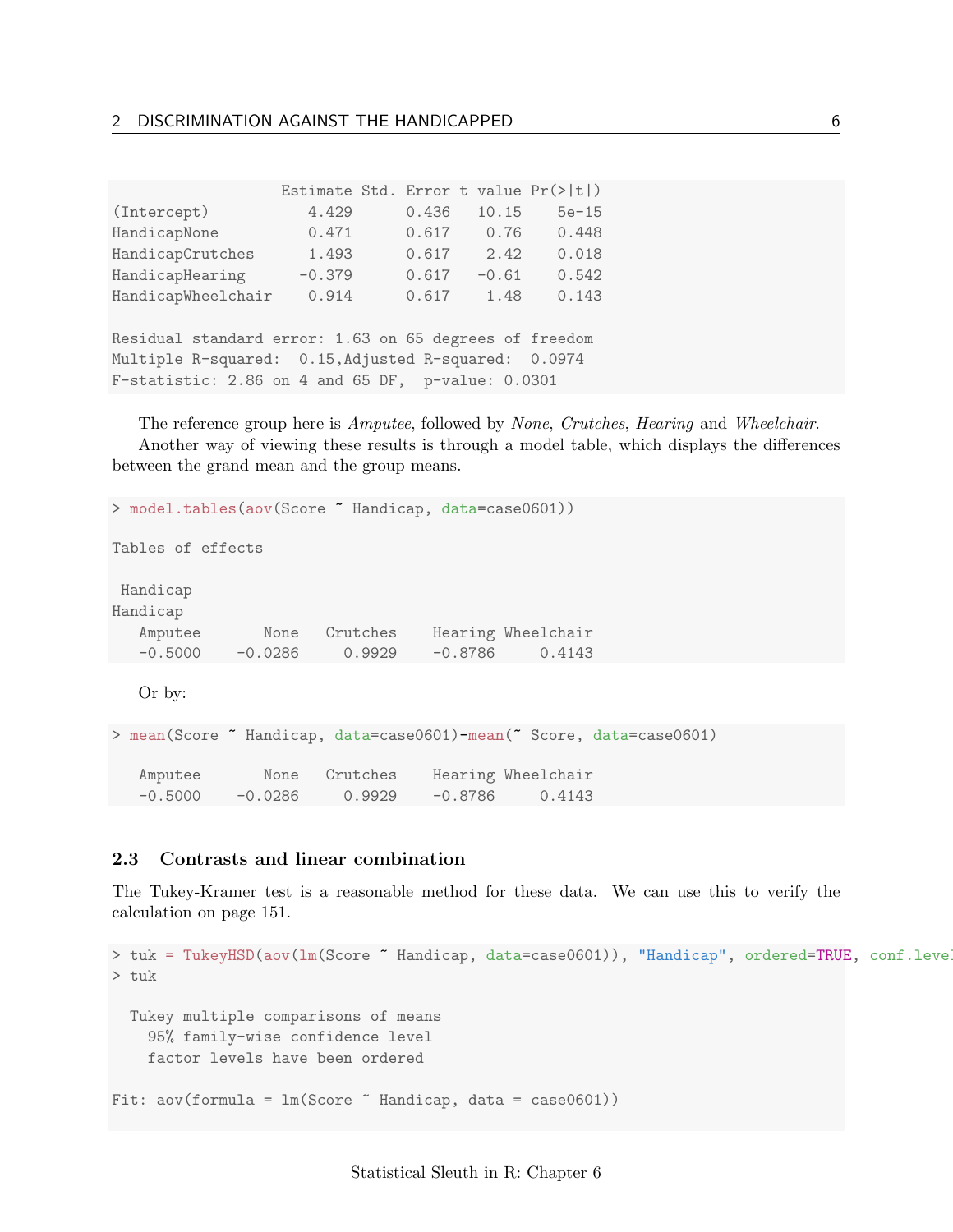\$Handicap

|                                             | diff lwr upr p adj         |  |
|---------------------------------------------|----------------------------|--|
| Amputee-Hearing                             | $0.379 - 1.353 2.11 0.972$ |  |
| None-Hearing                                | $0.850 -0.882 2.58 0.644$  |  |
| Wheelchair-Hearing                          | 1.293 -0.439 3.02 0.235    |  |
| Crutches-Hearing                            | 1.871  0.140  3.60  0.028  |  |
| None-Amputee                                | $0.471 - 1.260 2.20 0.940$ |  |
| Wheelchair-Amputee                          | $0.914 - 0.817$ 2.65 0.578 |  |
| Crutches-Amputee                            | 1.493 -0.239 3.22 0.123    |  |
| Wheelchair-None                             | $0.443 - 1.289 2.17 0.952$ |  |
| Crutches-None                               | 1.021 -0.710 2.75 0.469    |  |
| Crutches-Wheelchair 0.579 -1.153 2.31 0.881 |                            |  |

There is a plot function for a TukeyHSD object, which can be displayed by running:

> plot(tuk)

Based on the Tukey-Kramer procedure, the difference is estimated to be 1.87 points higher for the Crutches tapes, with a 95% confidence from 0.14 to 3.6.

Next, we calculate the comparison of *Amputee/Hearing* to *Crutches/Wheelchair.* 

```
> require(gmodels)
> fit.contrast(lm(Score ~ Handicap, data=case0601), "Handicap", c(-1, 0, 1, -1, 1), conf.int=0.
                         Estimate Std. Error t value Pr(>|t|) lower CI
Handicap c=( -1 0 1 -1 1) 2.79 0.873 3.19 0.00218 1.04
                         upper CI
Handicap c=( -1 0 1 -1 1 ) 4.53
attr(,"class")
[1] "fit_contrast"
```
The t-value=3.19 supports a difference between the average scores given to the Wheelchair and Crutches handicaps and the average scores given to the Amputee and Hearing handicaps.

To verify the calculations on page 155 we used the following contrast:

```
> fit.contrast(lm(Score ~ Handicap, data=case0601), "Handicap", c(-0.5, 0, 0.5, -0.5, 0.5), con
                                 Estimate Std. Error t value Pr(>|t|)
Handicap c=( -0.5 0 0.5 -0.5 0.5) 1.39 0.436 3.19 0.00218
                                 lower CI upper CI
Handicap c=( -0.5 0 0.5 -0.5 0.5) 0.521 2.26
attr(,"class")
[1] "fit_contrast"
```
Other multiple comparison procedures could also be implemented. The following shows the calculation on page 164.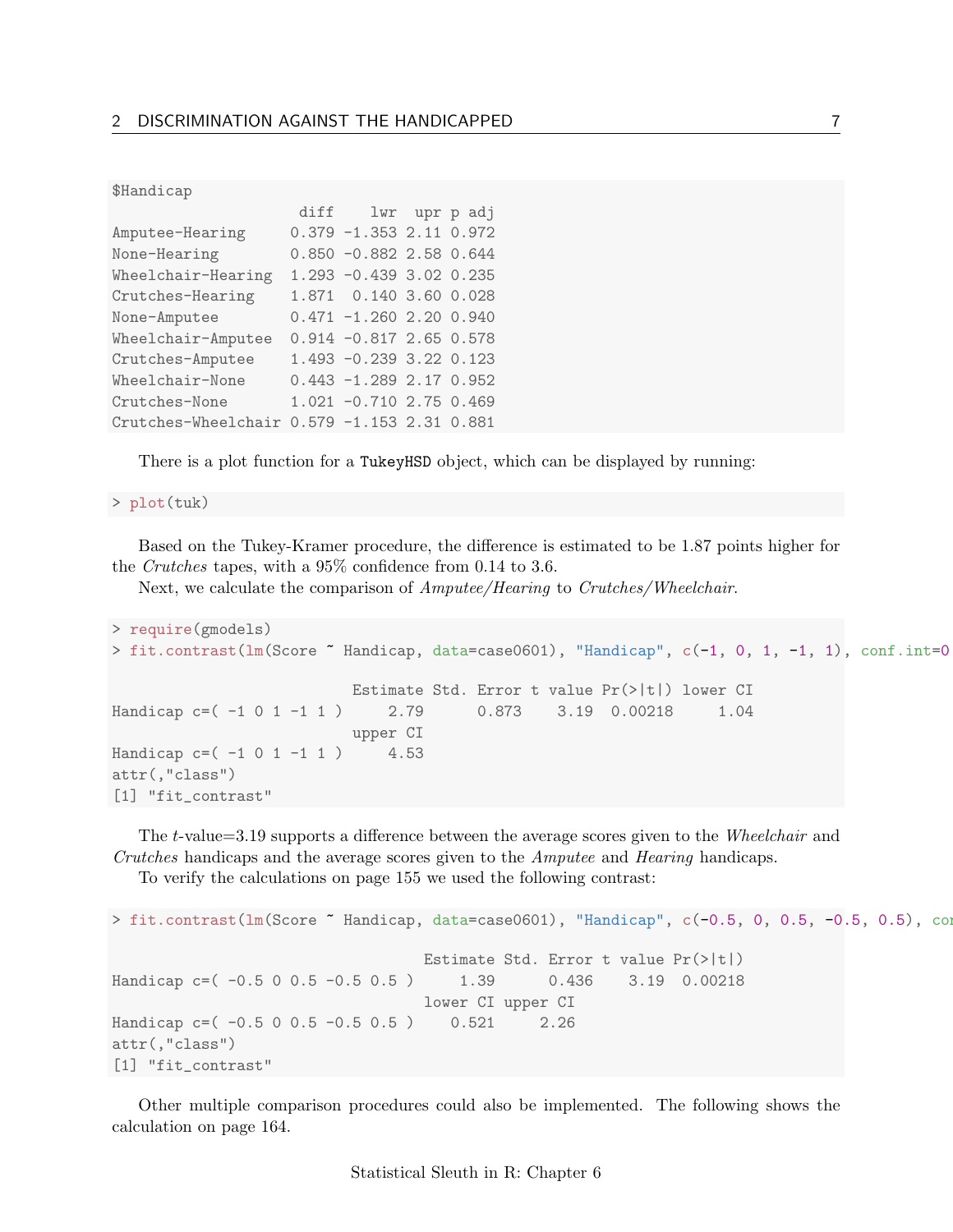```
> require(agricolae)
```
### Loading required package: agricolae

```
> LSD.test(aov(1m(Score ~ Handicap, data=case0601)), "Handicap") # LSD
> HSD.test(aov(1m(Score ~ Handicap, data=case0601)), "Handicap") # Tukey-Kramer
> LSD.test(aov(lm(Score ~ Handicap, data=case0601)), "Handicap", p.adj=c("bonferroni")) # Bon
> scheffe.test(aov(lm(Score ~ Handicap, data=case0601)), "Handicap") # Scheffe
```
The "Significant Difference" in each test result is the "95% interval half-width" described in the book.

# <span id="page-7-0"></span>3 Pre-existing Preference of Fish

Was Charles Darwin right that sexual selection is driven by females? This is the question addressed in case study 6.2 in the Sleuth.

### <span id="page-7-1"></span>3.1 Summary statistics and graphical display

We begin by reading the data and summarizing the variables.

```
> summary(case0602)
  Proportion Pair Length
Min. :0.100 Pair 1:16 Min. :28.0
1st Qu.:0.531 Pair 2:14 1st Qu.:31.0
Median :0.616 Pair 3:17 Median :34.0
Mean :0.621 Pair 4:14 Mean :32.8
3rd Qu.:0.718 Pair 5: 9 3rd Qu.:34.0
Max. :0.924 Pair 6:14 Max. :35.0
> favstats(Proportion ~ Pair, data=case0602)
   Pair min Q1 median Q3 max mean sd n missing
1 Pair 1 0.437 0.497 0.553 0.631 0.733 0.564 0.0902 16 0
2 Pair 2 0.396 0.531 0.644 0.696 0.802 0.609 0.1248 14 0
3 Pair 3 0.100 0.506 0.620 0.836 0.913 0.624 0.2229 17 0
```
4 Pair 4 0.420 0.572 0.679 0.762 0.924 0.670 0.1433 14 0 5 Pair 5 0.477 0.610 0.629 0.660 0.783 0.642 0.0941 9 0 6 Pair 6 0.334 0.568 0.627 0.789 0.876 0.633 0.1768 14 0

A total of 84 female fish were involved in this experiment, which is displayed on page 150.

> bwplot(Proportion ~ Pair, data=case0602)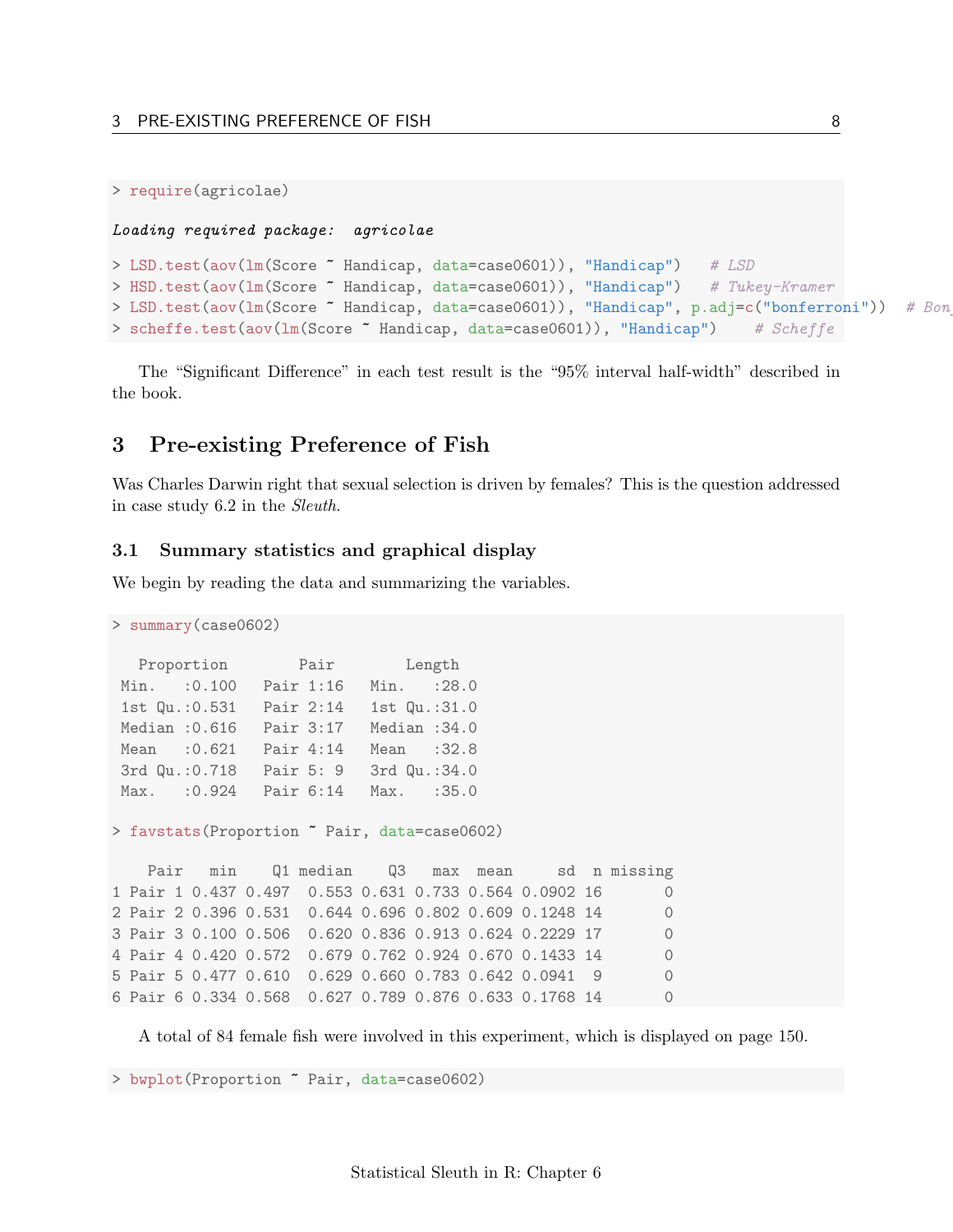

Besides the distribution of pair 5, all distributions of other pairs are approximately normally distributed.

## <span id="page-8-0"></span>3.2 One-way ANOVA

First we fit the one way analysis of variance (ANOVA) model, using all of the groups:

```
> anova(lm(Proportion " Pair, data=case0602))
Analysis of Variance Table
Response: Proportion
         Df Sum Sq Mean Sq F value Pr(>F)
Pair 5 0.094 0.0188 0.79 0.56
Residuals 78 1.864 0.0239
```
The p-value is 0.56, which doesn't provide much evidence that the mean percentage of time with the yellow-sword male differed from one male pair to another.

By default, the use of the linear model (regression) function displays the pairwise differences between the first group and each of the other groups. Note that the overall test of the model is the same.

> summary(lm(Proportion ~ Pair, data=case0602)) Call:  $lm(formula = Proportion$   $\tilde{ }$  Pair, data = case0602)Residuals: Min 1Q Median 3Q Max -0.5243 -0.0841 0.0025 0.1086 0.2887 Coefficients: Estimate Std. Error t value Pr(>|t|) (Intercept) 0.5641 0.0386 14.60 <2e-16 PairPair 2 0.0448 0.0566 0.79 0.431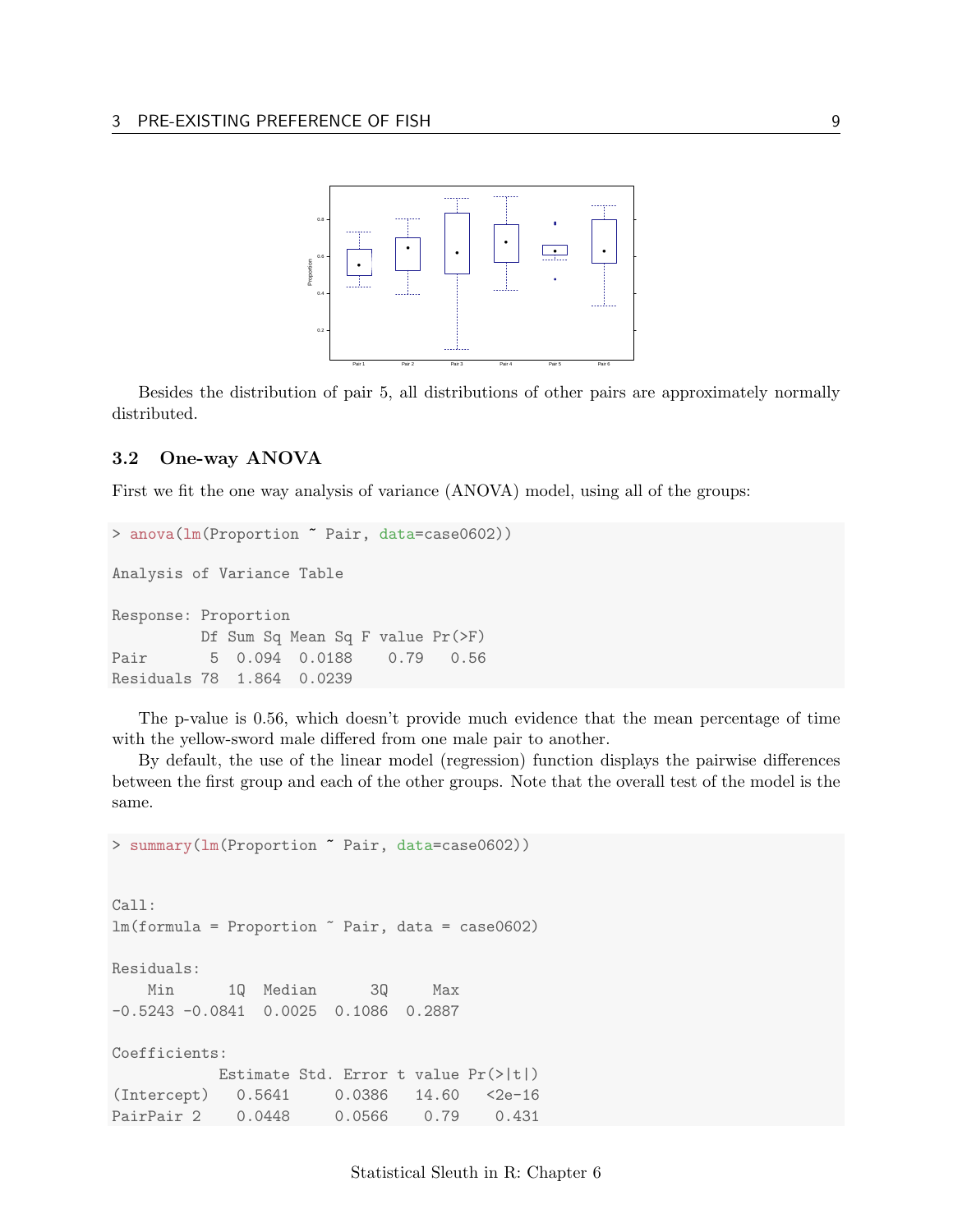| PairPair 3 | 0.0602 | 0.0538 | 1.12 | 0.267 |
|------------|--------|--------|------|-------|
| PairPair 4 | 0.1059 | 0.0566 | 1.87 | 0.065 |
| PairPair 5 | 0.0780 | 0.0644 | 1.21 | 0.229 |
| PairPair 6 | 0.0693 | 0.0566 | 1.22 | 0.224 |

Residual standard error: 0.155 on 78 degrees of freedom Multiple R-squared: 0.048, Adjusted R-squared: -0.0131 F-statistic: 0.786 on 5 and 78 DF, p-value: 0.563

The reference group here is pair 1, followed by pairs 2-6. Another way of viewing these results is through a model table, which displays the differences between the grand mean and the group means.

```
> model.tables(aov(Proportion ~ Pair, data=case0602))
Tables of effects
Pair
     Pair 1 Pair 2 Pair 3 Pair 4 Pair 5 Pair 6
   -0.05722 -0.01243 0.003008 0.04871 0.02083 0.01207
rep 16.00000 14.00000 17.000000 14.00000 9.00000 14.00000
```
Or by:

> mean(Proportion ~ Pair, data=case0602)-mean(~ Proportion, data=case0602) Pair 1 Pair 2 Pair 3 Pair 4 Pair 5 Pair 6 -0.05722 -0.01243 0.00301 0.04871 0.02083 0.01207

## <span id="page-9-0"></span>3.3 Contrasts and linear combination

We can calculate the values on page 152 and Display 6.5 on page 158 using contrasts.

```
> require(gmodels)
> 1c = \text{fit.contrast}(\text{lm}(\text{Proportion } ^{\sim} \text{Pair}, \text{ data=case0602}), \text{ "Pair", c(5, -3, 1, 3, -9, 3), conf..})Estimate Std. Error t value Pr(>|t|) lower CI
Pair c=( 5 -3 1 3 -9 3 ) -0.251 0.548 -0.458 0.648 -1.34
                           upper CI
Pair c=( 5 -3 1 3 -9 3 ) 0.839
attr(,"class")
[1] "fit_contrast"
> t=round(lc[, "t value"], 2); t
[1] -0.46
```